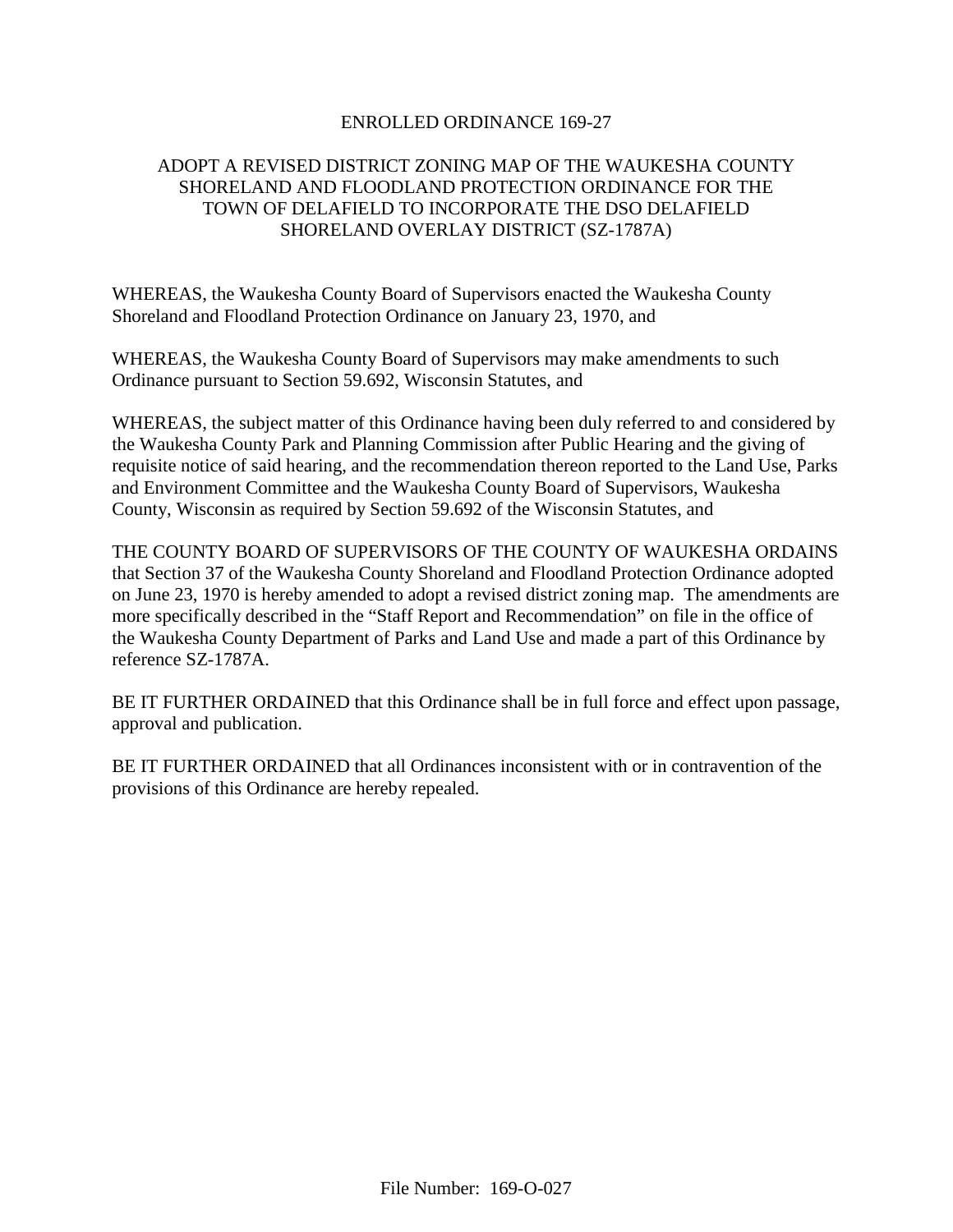ADOPT A REVISED DISTRICT ZONING MAP OF THE WAUKESHA COUNTY SHORELAND AND FLOODLAND PROTECTION ORDINANCE FOR THE TOWN OF DELAFIELD TO INCORPORATE THE DSO DELAFIELD SHORELAND OVERLAY DISTRICT (SZ-1787A)

Presented by: Land Use, Parks, and Environment Committee

 $A$ Valter L. Kolb, Chair  $\alpha$ <br>im Batzko Jennifer A. Grant eith Hammitt Eric Highum aubi Pauline T. Jaske Weres Thomas J. Schellinger

The foregoing legislation adopted by the County Board of Supervisors of Waukesha County, Wisconsin, was presented to the County Executive on:

Date: Kathleen Novack, County Clerk

The foregoing legislation adopted by the County Board of Supervisors of Waukesha County, Wisconsin, is hereby:

Approved: Vetoed:  $\overline{\phantom{a}}$ Date:

Daniel P. Vrakas, County Executive

169-0-027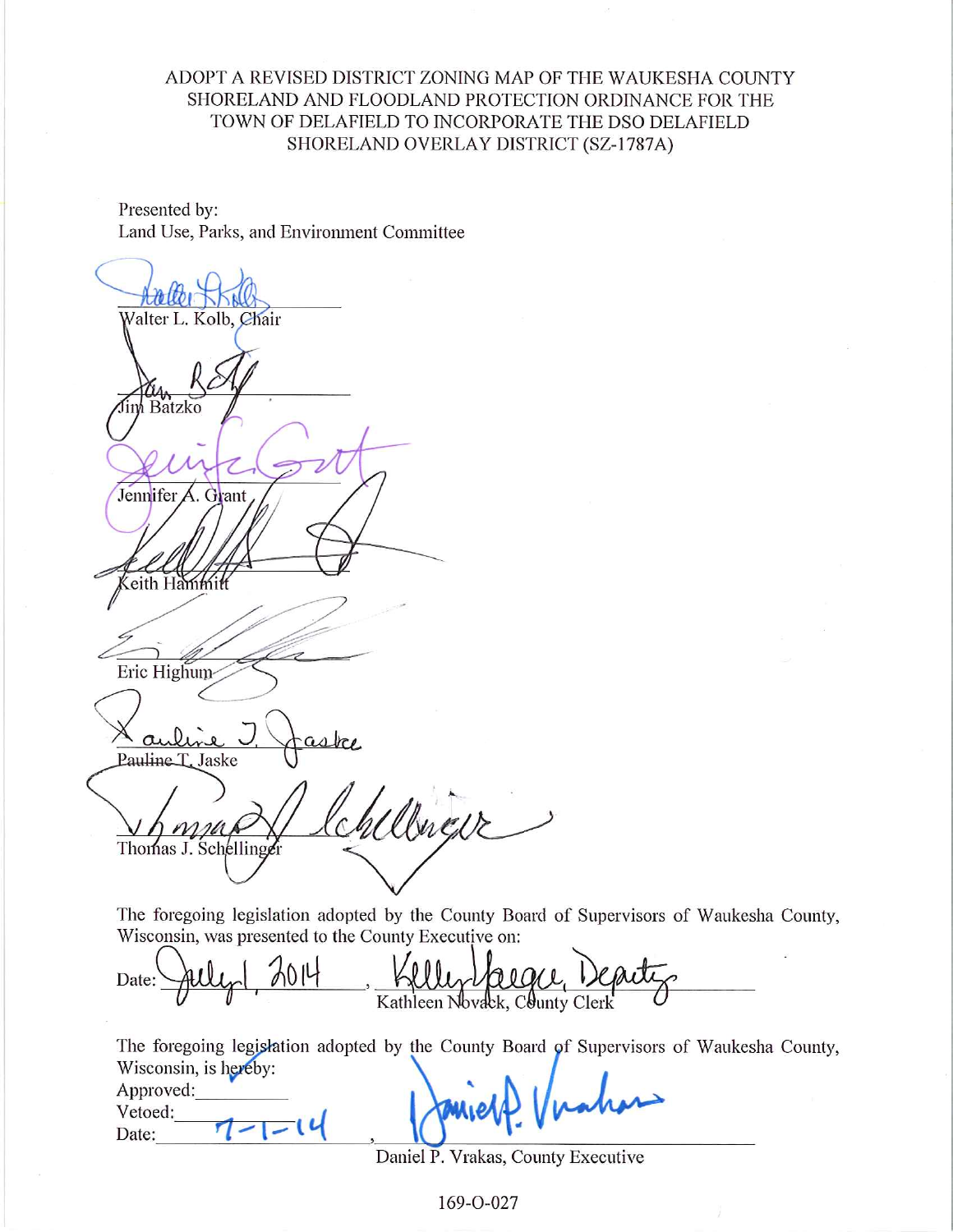## WAUKESHA COUNTY DEPARTMENT OF PARKS AND LAND USE STAFF REPORT AND RECOMMENDATION TEXT AND MAP AMENDMENTS WAUKESHA COUNTY SHORELAND AND FLOODLAND PROTECTION ORDINANCE

## FILE NO.S:

SZ-1787 and SZ-1787A

DATE:

June 16, 2014

PETITIONER:

Waukesha County Park & Planning Commission

### REQUEST:

Text (SZ-1787) and map amendments (SZ-1787A) to the Waukesha County Shoreland and Floodland Protection Ordinance (SFPO) to create a DSO, Delafield Shoreland Overlay District which would apply to lands within 1,000' of Pewaukee Lake within the Town of Delafield.

June 16, 2014. PUBLIC HEARING DATE:

## **PUBLIC REACTION:**

An opportunity for public comment will be available at the June 16, 2014 public hearing.

## CONFORMANCE WITH THE COMPREHENSIVE DEVELOPMENT PLAN FOR WAUKESHA COUNTY:

The County Development Plan recommends protection of waterways and sensitive shoreland areas. The proposed amendments further those objectives by providing for shore setback and boathouse size and location standards for Town of Delafield shoreline properties within the SFPO. The proposed provisions are consistent with the regulatory scheme that the Town of Delafield has employed for a number of years. These measures will serve to protect shoreline aesthetics for nearby owners and lake users. Research studies have shown that water quality has been determined to directly tied to shoreland property values.

## **STAFF ANALYSIS:**

The Planning and Zoning Division Staff has prepared the subject text amendments (see Exhibit "A", Ordinance) and map amendments to the Waukesha County Shoreland and Floodland Protection Ordinance (SFPO) in order to address two specific shoreland regulatory issues that have previously been administered by the Town of Delafield through their Town Zoning Ordinance. The amendments are proposed in response to recent case law that has clarified that town shoreland zoning ordinance provisions that were adopted after the adoption of the respective county shoreland zoning ordinance cannot be enforced by towns. Because the State Supreme Court has recently declined to hear an appeal of the court case that has brought this issue to light (Hegwood vs. Town of Eagle Zoning Board of Appeals), the decision of the Court of Appeals relative to the Eagle case stands.

At a May 30, 2014 meeting, the Town of Delafield Planner and Attorney expressed concern to County staff regarding the Town's inability to continue to enforce the Town's shore setback standards. It is believed that the Town of Delafield did not adopt its current required shore setback requirement of 150' prior to the effective date of the County SFPO (June 23, 1970). Accordingly, County Parks and Land Use Staff

File Number: 169-O-027

Referred to: LU  $\overline{2}$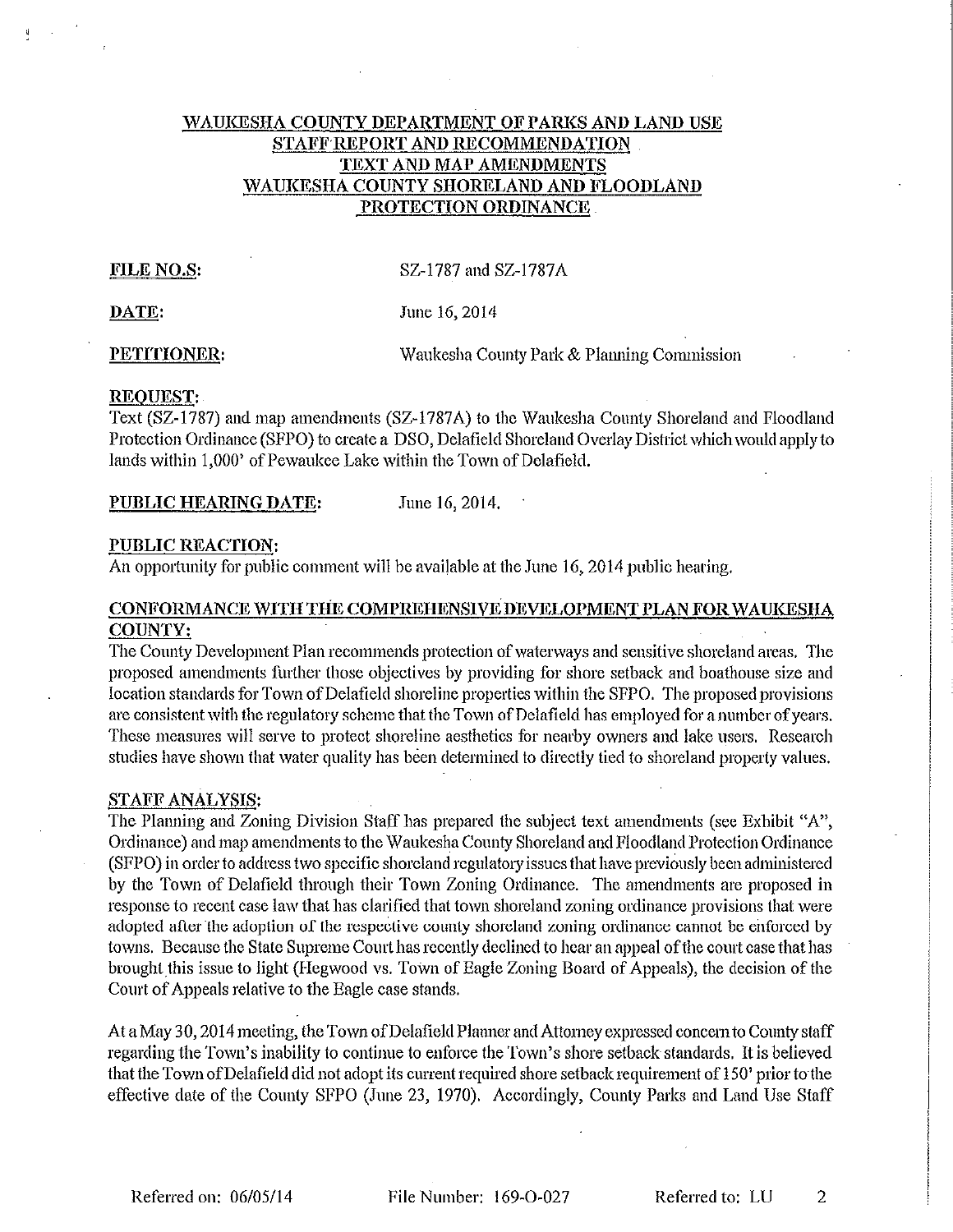## SZ-1787 and SZ-1787A Text and Map Amendment Waukesha County Shoreland and Floodland Protection Ordinance

consulted with Corporation Counsel and the decision was made to prioritize this issue and prepare the subject text and map amendments to ensure that the pattern of development within Pewaukee Lake shoreline areas could be maintained in line with the desire of the Town. The proposed amendments are limited to the creation of an overlay district that would apply to lands within 1,000' of Pewaukee Lake. The overlay district would provide special parameters for shore setback, shore setback averaging and boathouse size and location only. All other underlying use and location requirements would continue to be as specified within the underlying zoning district.

The proposed SFPO Delafield Shoreland Overlay District would incorporate the pre-existing Town shore setback and setback averaging parameters into the SFPO. The SFPO shoreland setback standards require structures, other than boathouses, to be setback a minimum of 75' from the ordinary high water mark of the lake unless shore setback averaging is available. Setback averaging allows for reduced setbacks if there are structures closer to the lake than the required shore setback. The pre-existing Town zoning provisions required a 150' shore setback with fairly similar setback averaging provisions. Because many structures were required to be constructed a minimum of 150' from the lake over the past couple of decades, the introduction of a significantly less restrictive shore setback requirement could present the possibility of homes adjacent to newer lake homes being significantly closer to the lake than the pattern of development, which could adversely affect lake views and property values. In addition, a lesser setback would run counter to the Town's intent in creating the more stringent setback which was presumably to provide for enhanced shoreline aesthetics and improved lake conditions. It should also be noted that many lake lots within the Town are particularly long or deep, which makes an increased setback more viable than in some other parts of the County.

In preparing the subject amendments, the Planning and Zoning Division Staff observed that the Town of Delafield's boathouse size and location standards were also more specific than the current SFPO language. Accordingly, the proposed amendment also mirrors pre-existing Town language to incorporate the boathouse standards into the overlay district requirements. Specifically, the pre-existing Town of Delafield Zoning Ordinance requirements call for a maximum boathouse size of 600 square feet, with no less than 200 square feet of the building area devoted to boat storage. In addition, the Town Ordinance sets a maximum boathouse width for the wall nearest the shoreline of twenty (20) feet, with no boathouse permitted to extend more than thirty-five (35) feet from the shore. While the SFPO sets a minimum boathouse size and regulates maximum accessory building floor area ratio, there is no specific maximum size established for boathouses, themselves. In prior conversations with the Department of Natural Resources, County Planning and Zoning Division Staff has validated that most counties within the State do impose a maximum boathouse size standards in order to minimize aesthetic and habitat impacts of such structures. County staff plans to propose a maximum boathouse size provision for all jurisdictional shoreland areas in the future as part of a larger update to the SFPO to incorporate the amended State shoreland zoning rules. In absence of such a County-wide standard, at present, this text amendment will carry forward the Town of Delafield maximum boathouse size standard of 600 square feet along with the other related boathouse dimensional regulations. These standards are proposed to apply only within Delafield Shoreland Overlay District and will result in no net change in the way that Delafield shoreline properties are regulated with regards to boathouses.

Page 2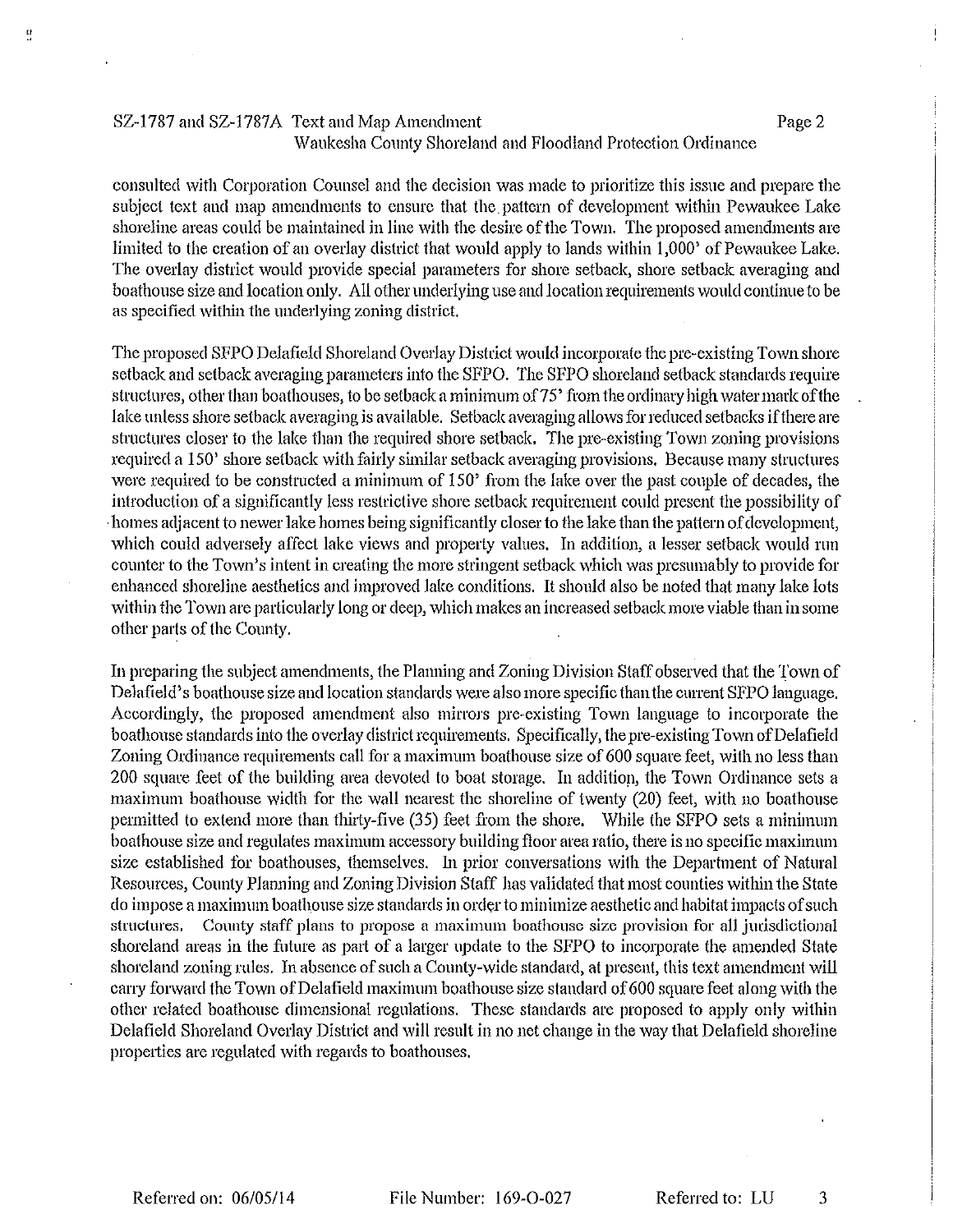#### SZ-1787 and SZ-1787A Text and Map Amendment Page 3 Waukesha County Shoreland and Floodland Protection Ordinance

#### **STAFF RECOMMENDATION:**

It is the opinion of the Waukesha County Planning and Zoning Division Staff that the proposed text and map amendments to the Waukesha County Shoreland and Floodland Protection Ordinance (SFPO) be approved. The proposed Delafield Shoreland Overlay District will incorporate key shoreland zoning regulations that were formerly administered by the Town of Delafield into the County Shoreland and Floodland Protection Ordinance because such provisions can no longer be enforced by the Town. The incorporation of shore setback and boathouse regulations that are consistent with the Town's pre-existing ordinance into the County SFPO will ensure that shoreline development patterns remain harmonious and will also ensure preservation of shoreline aesthetics and property values. The other use and area standards of the underlying SFPO districts will remain unchanged for properties that are subject to the overlay district. In the near future, the Planning and Zoning Division Staff will seek additional input from towns within the County in order to consider whether further SFPO amendments are needed to address more restrictive town shoreland zoning provisions. Staff believes that the above referenced setback and boathouse standards are the most notable departure from the County SFPO and, hence, the urgency to address those particular issues at this time.

Respectfully submitted,

Jason Fruth

**Jason Fruth** Planning and Zoning Division Manager

Attachments: Exhibit "A" (proposed text amendments with changes tracked)

Ordinance

Map (Proposed Town of Delafield Zoning Map available on County website at www.waukeshacounty.gov/planning under "Mapping Resources."

N:\PRKANDLU\Planning and Zoning\Rezones\Staff Reports\1787 and 1787A SFPO Text Amendments 06 16 14 wco,doc

Referred to: LU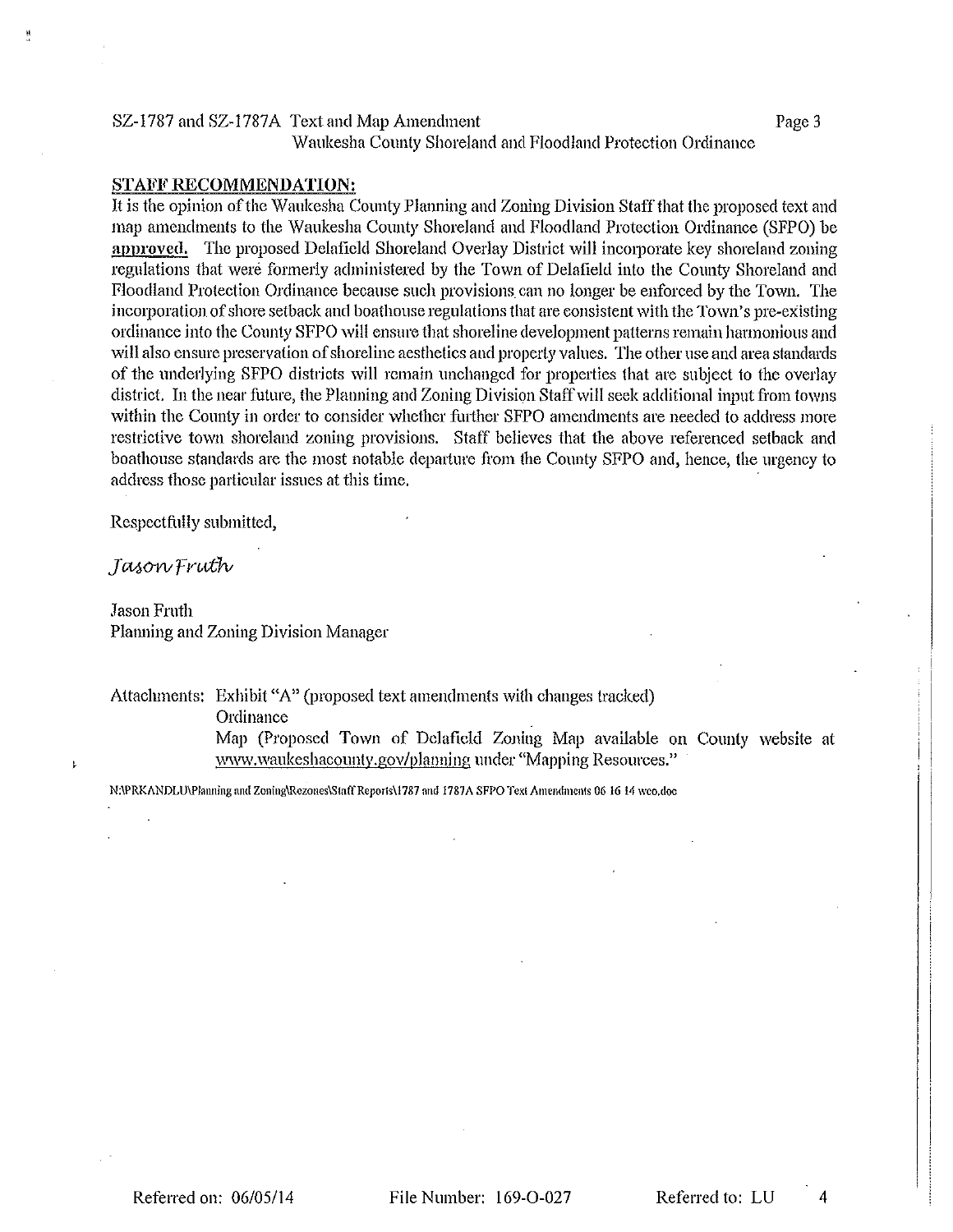## AMENDMENTS TO THE WAUKESHA COUNTY SHORELAND & FLOODLAND PROTECTION ORDINANCE

## **SECTION1**

Ĥ,

# EXHIBIT "A"

Repeal and Recreate the Table of Contents to read as follows:

## SHORELAND AND FLOODLAND PROTECTION ORDINANCE **TABLE OF CONTENTS**

| Sec.1     |  |
|-----------|--|
| Sec. 2    |  |
| Sec. 3    |  |
| Sec. 4    |  |
| Sec. 5    |  |
| Sec. 6    |  |
| Sec. 7    |  |
| Sec. 8    |  |
| Sec. 9    |  |
| Sec. 10   |  |
| Sec. 11   |  |
| Sec. 12   |  |
| Sec. 13   |  |
| Sec. 14   |  |
| Sec 15    |  |
| Sec. 16   |  |
| Sec. 17   |  |
| Sec. 18   |  |
| Sec. 19   |  |
| Sec. 20   |  |
| Sec. 21   |  |
| Sec. 22   |  |
| Sec. 23   |  |
| Sec. 24   |  |
| Sec. 25   |  |
| Sec. 26   |  |
| Sec. 27   |  |
| Sec. 28   |  |
| Sec. 29   |  |
| Sec. $30$ |  |
| Sec. 31   |  |
| Sec. 32   |  |
| Sec. 33   |  |
| Sec. 34   |  |
| Sec. 35   |  |
| Sec. 36   |  |
| Sec. 37   |  |
| Sec. 38   |  |
| Sec. 39   |  |
| Sec. 40   |  |
| Sec. 41   |  |
| Sec. 42   |  |
|           |  |

 $\mathbf{1}$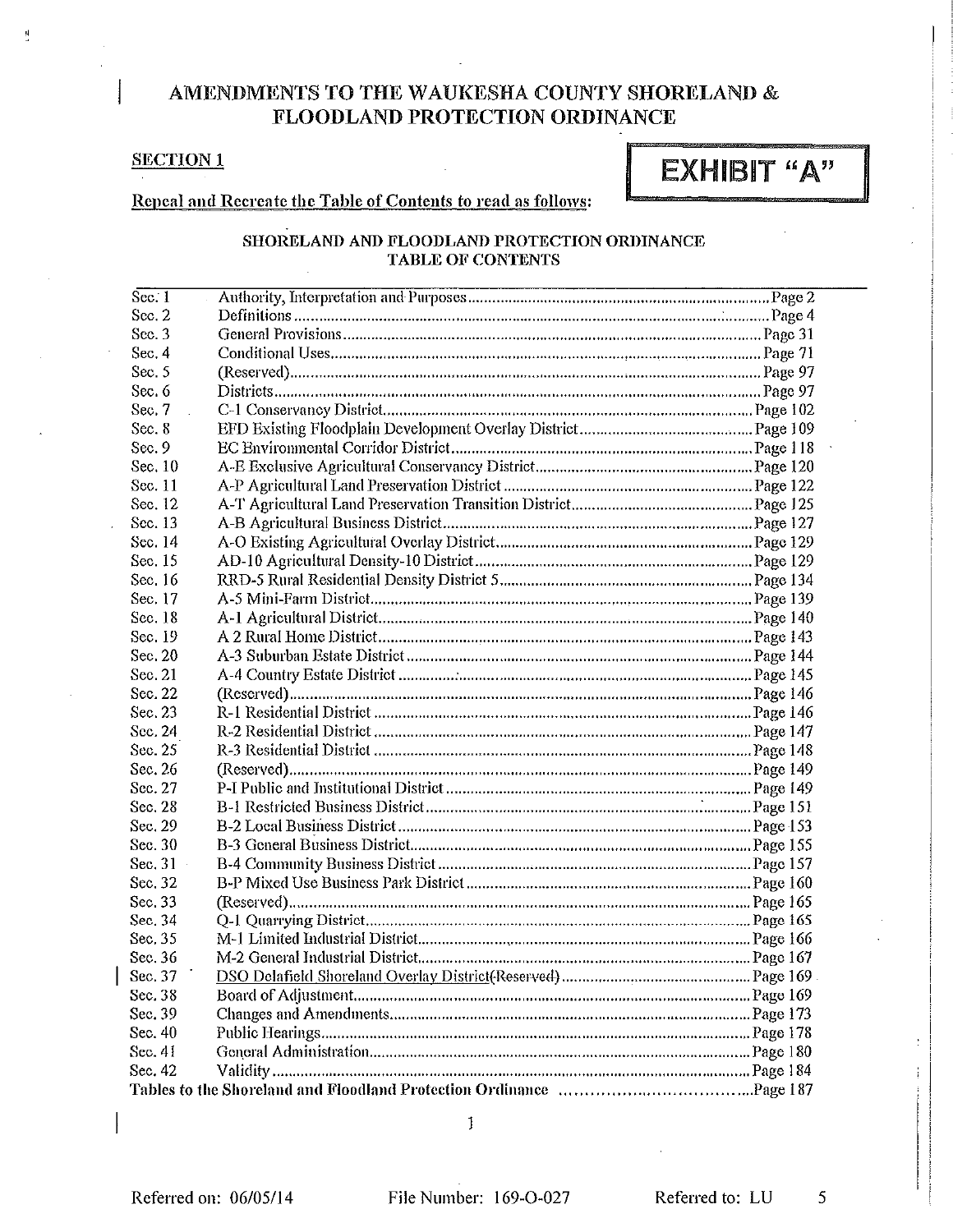Editor's Note Updated for changes made through Enrolled Ordinance 168-3, which became effective 04-23-2013.

## **SECTION 2**

## Repeal and Recreate Section 3(h)(1)(I) to read as follows:

Every structure, except boathouses and any other structure excepted from shore setback by another Section of this Ordinance, shall have a shore setback of at least seventy five (75) feet from the ordinary high water mark of navigable waters, the floodplain, or the conservancy district, whichever distance is greater, except (see also Section 37, Delafield Shoreland Overlay District):

- $\mathbf{i}$ . Boathouses may be permitted in accordance with Section 3(s) of this Ordinance.
- ii. Boat hoists and piers may be erected on the bed of navigable waters pursuant to Chapter 30 of the Wisconsin Statutes and Section 3(d) 5, C of this Ordinance.
- iii. Under the authority of Section 59.692(1v), Wisconsin Statutes, the zoning administrator may grant a special zoning permit for a structure that extends closer than seventy five (75) feet to the ordinary high water mark of a navigable body of water if all of the following requirements are met, but in no case is a structure exempt from the shore setback requirements from the Conservancy District boundary line:
	- The part of the structure that is nearest to the water is located at least thirty five  $\mathbf{a}$ . (35) feet landward from the ordinary high water mark.
	- The total floor area of all structures in the shore setback area of the property shall  $\mathbf b$ . not exceed two hundred (200) square feet. In calculating the square footage, boathouses shall be excluded.
	- The structure that is subject to the request for special zoning permission has no c. sides or has open or screened sides.
	- The zoning administrator shall review a plan submitted by the applicant which d. shall be subject to the zoning administrator's approval and which will be implemented by the owner of the property to preserve or establish a vegetative buffer zone that covers at least seventy (70) percent of half of the shore setback area that is nearest to the water. The zoning administrator is authorized to require implementation of the vegetative buffer plan prior to the issuance of the zoning permit for the structure.

Referred on: 06/05/14

File Number: 169-O-027

Referred to: LU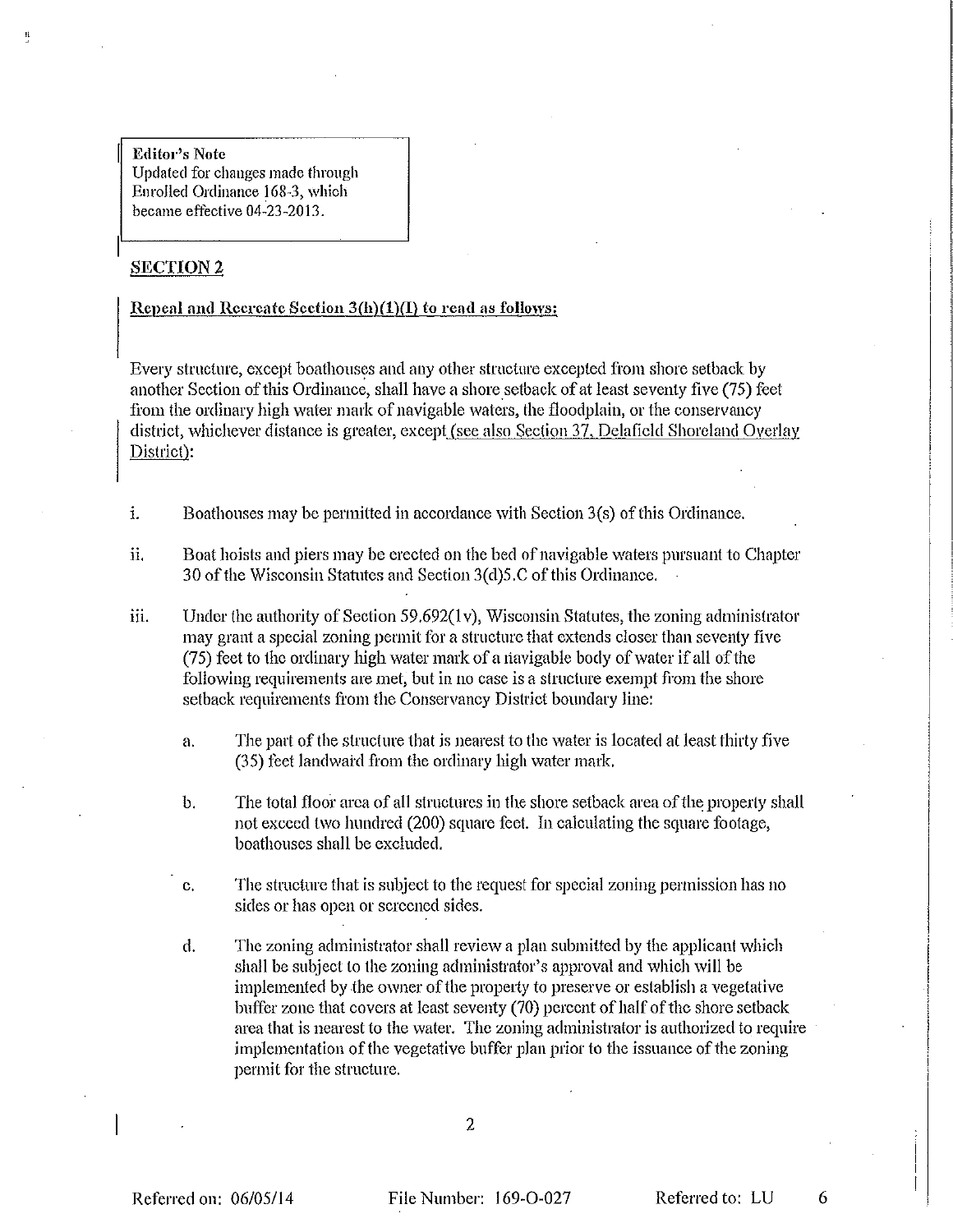- A retaining wall shall be set back at least seventy five (75) feet from the ordinary high iv. water mark of a navigable body of water and outside of the conservancy district and wetlands and may be allowed if the zoning administrator determines that the retaining wall is necessary to abate a known and identified soil erosion and sedimentation problem. The setback averaging provisions below may not be used to locate a retaining wall closer than seventy-five (75) feet from the ordinary high water mark of a navigable body of water or within the conservancy district and wetlands. A retaining wall is not a structure that can be used in the setback averaging provisions below to reduce the shore setback or conservancy setback requirements for any other building or structure, including retaining walls themselves.
- A single stairway or walkway, determined by the zoning administrator, due to steep  $\mathbf{v}$ . topography, to be necessary for access to a lake, pond or river, shall be permitted to have a shore setback of less than seventy five (75) feet provided the width of the stairway or walkway does not exceed four (4) feet, subject to the issuance of a Zoning Permit.
- Where there is an existing pattern of development with principal buildings having shore vi. setbacks less than seventy five (75) feet from the ordinary high water mark of a navigable body of water or the Conservancy District boundary line, the setback requirements for new principal buildings or additions to the principal building or structures immediately adjacent thereto (such as decks or patios, but not including retaining walls and swimming pools and sports courts) shall be allowed to be reduced in accordance with the following setback averaging formulas, however, in no case shall the required minimum shore setback from the ordinary high water mark or Conservancy District boundary be reduced to less than thirty (30) feet and, if more restrictive, the setback averaging provisions of the Delafield Shoreland Overlay District shall apply to properties zoned as such, in accordance with Section 37 of this Ordinance:
	- If there is a building which is non conforming with respect to shore setback with a a, similar use as the proposed building and located on an adjacent parcel on one side of the proposed building and within two hundred (200) feet of the proposed building, the average of the shore setback of that building of similar use and the required minimum shore setback shall apply.
	- If there are two buildings that are non conforming with respect to shore setback  $\mathbf b$ . with similar uses as the proposed building and located on adjacent parcels on each side of the proposed building and within two hundred (200) feet of the proposed building, the average of the shore setbacks of the two buildings of similar use shall apply.
	- In the case of a proposed addition to an existing building which has less than the  $\mathbf{c}$ . required shore setback, the shore setback of the addition shall be calculated by the average of the existing building and the shore setback of an existing building with a similar use as the proposed addition if it is located on the adjoining parcel on the same side as the proposed addition and within two hundred (200) feet of the proposed addition.
	- d. In the case of a proposed addition to an existing building, which has less than the required shore setback, if there are not similar uses on either adjoining parcels, the shore setback of the addition shall be calculated by the average of the existing

3

Referred on: 06/05/14

File Number: 169-O-027

Referred to: LU

 $\overline{7}$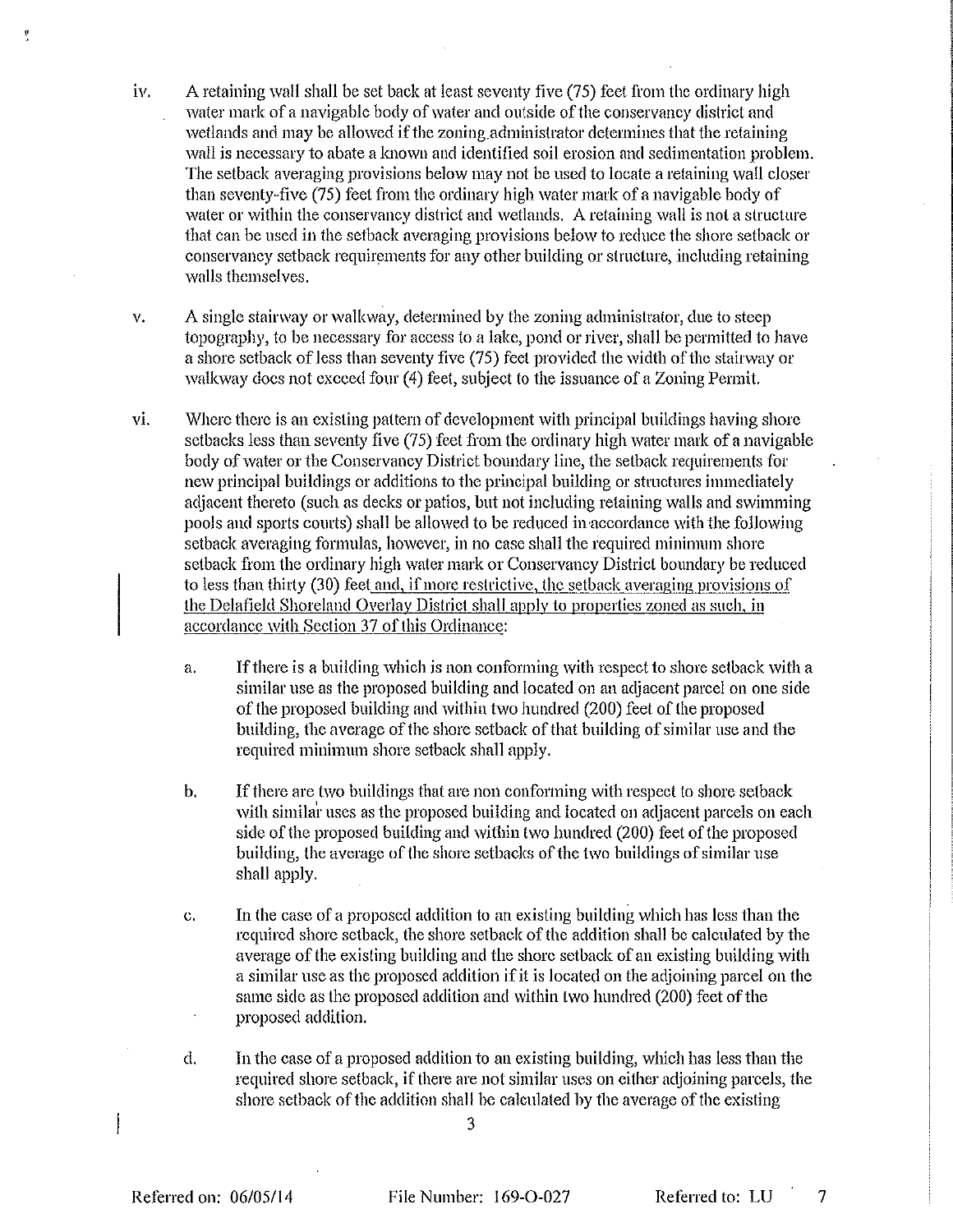building and the required minimum shore setback.

뗖

- The effect of the shore setback regulations in combination with the road setback e. regulations shall not reduce the buildable depth of such lot to less than thirty (30) feet. Where such reduction would result in a depth less than thirty (30) feet after applying the shore setback and road setback averaging formulas, the zoning administrator shall have the authority to modify the road setback, shore setback, and offset provisions to the extent necessary to minimize the encroachment on the offset and setback standards while maintaining the thirty (30) foot depth.
- f. In applying these shore setback averaging formulas to a proposed principal building or addition to a principal building, the shore setback measurements shall be taken from other principal buildings only and the measurements shall not be from any immediately adjacent structures, such as decks, patios, retaining walls, swimming pools or sports courts.
- In applying these shore setback averaging formulas to a proposed –structure, such д. as a deck or patio, which is immediately adiacent to the principal building, the shore setback measurements may be taken from other principal buildings or immediately adjacent structures, such as decks or patios, but not from retaining walls and swimming pools and sports courts.
- vii. A principal building, an addition to a principal building or a deck or patio immediately adjacent to a principal building may be located as close as fifty (50) feet from the Conservancy District boundary if it is in conformity with the required shore setback from the ordinary high water mark and if the existing natural ground elevation adjacent to the lowest level of the principal building, including an exposed basement, is at least three (3) feet above the regional flood elevation or the high water mark of the conservancy area.
- Within the Delafield Shoreland Overlay District, shore setback requirements are as viii. specified within Section 37 of this Ordinance and re-stated as follows: All structures within the Delafield Shoreland Overlay District, except boathouses and any other structure excepted from shore setback by another section of this Ordinance, shall setback a minimum of 150' from the Ordinary High Water Mark of a navigable waterway, with the following exceptions:
	- Where the nearest principal building or structure on one side of a proposed a. principal building or structure is within 500 feet and has less than the required shore lot line offset and the nearest principal building or structure on the other side of a principal building or structure is 500 feet or greater away, the average between such existing shore lot line offset of the nearest principal building or structure and the required shore lot line offset shall apply.
	- Where the nearest principal buildings or structures on both sides of a proposed b. principal building or structure are within 500 feet, but neither is closer than 300 fect to the proposed principal building or structure and each have less than the required shore lot line offset, the average of such existing shore lot line offset of the nearest principal building or structure and the required shore lot line offset shall apply.

 $\overline{4}$ 

Referred to: LU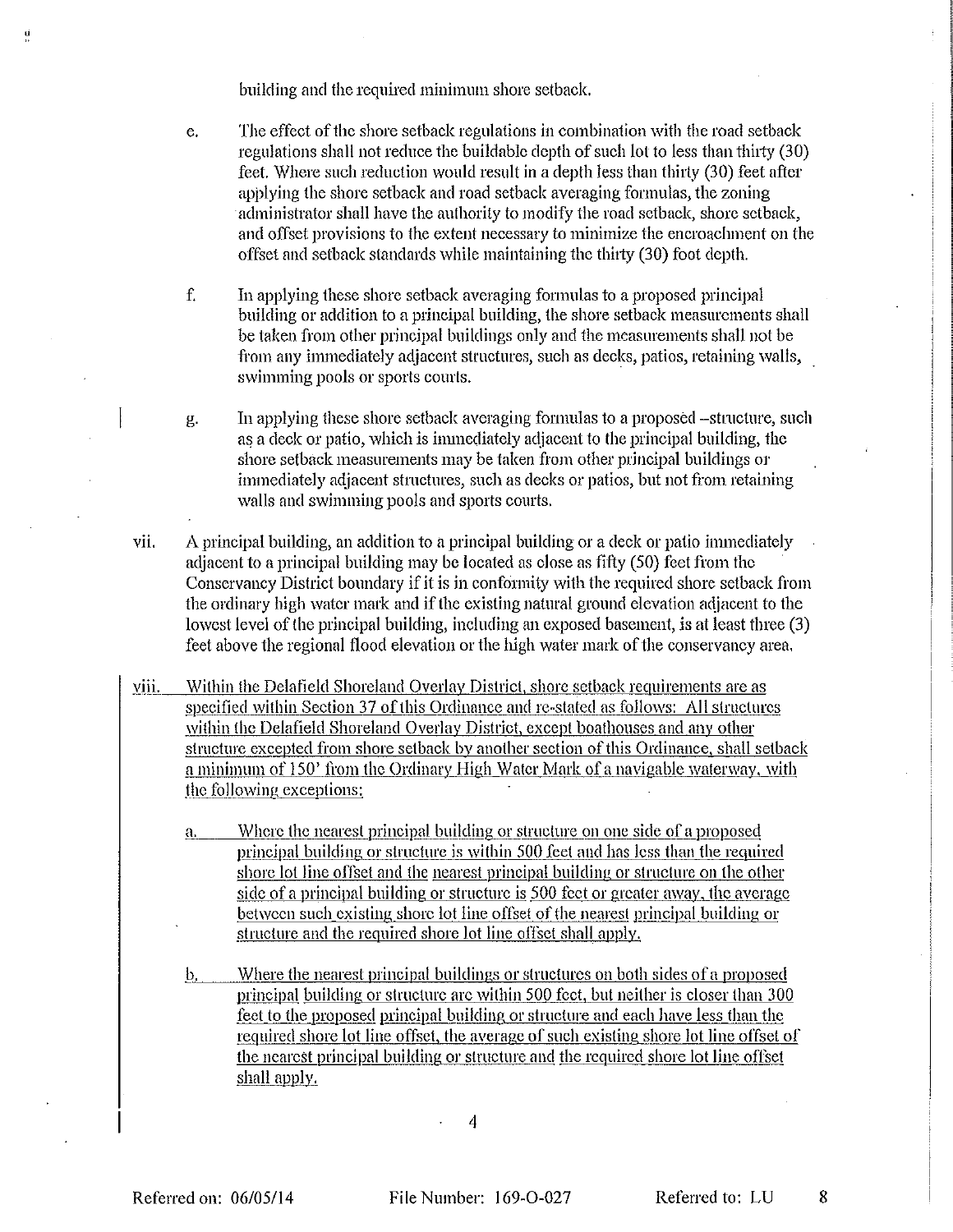- Where the nearest principal buildings or structures on both sides of a proposed c. building or structure are each within 300 feet of the proposed principal building or structure and each have less than the required shore lot line offset, the average between such existing principal buildings or structures shore lot line offset shall  $a$ <sub>y</sub> $y$ .
- In the case of a proposed addition to an existing building or structure which has đ. less than the required shore lot line offset, such existing building or structure may be considered the "nearest principal building or structure" in order to apply the aforesaid exceptions in determining required shore lot line offset for the proposed addition.

### **SECTION 3**

## Repeal and Recreate Section 3(s) to read as follows:

- $(s)$ **Boathouses** 
	- 1. Use permitted: Boathouses, as defined by this Ordinance and in Section 30.01(1d) of the Wisconsin Statutes, are permitted in any district abutting a public or private body of water in which a single-family dwelling is permitted by right and subject to the terms and the conditions set forth herein and Section 30.121 of the Wisconsin Statutes. Said boathouse may be used for the storage of marine and accessory items used by the occupants of the lot. Said boathouse shall be placed on a permanent foundation extending below the frost line or a concrete slab and shall contain at least two hundred (200) square feet in area to be considered a boathouse.
	- Habitation prohibited:  $\Lambda$  boathouse may not be used for human occupancy or  $2.$ habitation. A boathouse may contain limited plumbing facilities for occasional use and convenience of the occupants of the lot such as having a toilet facility or shower facility convenient for users of the lakefront, but under no circumstances may the boathouse be used for human habitation, human habitation being defined as utilizing the building for occupancy for overnight living or longer periods of time and including the aggregate of normal living activities such as lounging, cooking, eating, sleeping, etc.
	- 3. Accessory to a single-family dwelling: No boathouse is permitted unless a single family dwelling is already present on the lot. Only one (1) boathouse per lot is allowed.
	- 4. Building location: A boathouse shall not be located closer than five (5) feet to the ordinary high water mark or further than fifty (50) feet from the ordinary high water mark. A boathouse shall not be located within the floodplain and/or wetland. Its location relative to offsets shall be in accordance with the standards set forth in Section 3(h)2 of this Ordinance. Within the Delafield Shoreland Overlay District, no boathouse shall extend more than thirty-five (35) feet from the Ordinary High Water Mark of the adjacent waterway (also see Section 37).

5

Referred to: LU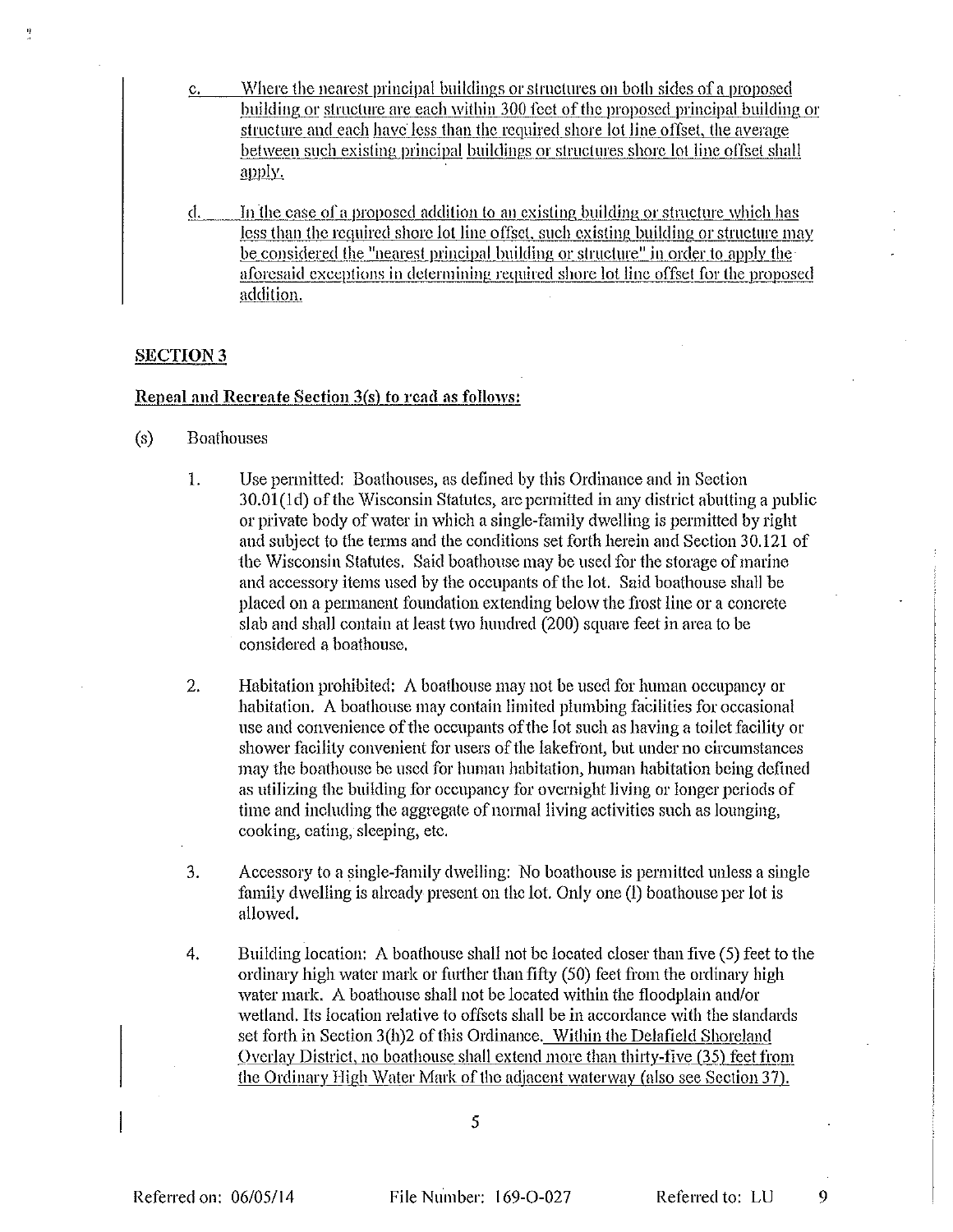- $5.$ Flat roofed surfaces of boathouses may be used as open recreational living areas but shall not be permanently enclosed. Canopies, railings, and access stairs shall be considered ordinary appurtenances.
- 6. The maintenance and repair of nonconforming boathouses that extend beyond the ordinary high water mark of any navigable water shall be required to comply with Section 30.121 of the Wisconsin Statutes.
- $7.$ Boathouses prohibited: No boathouse shall be allowed on any lot that is less than 15,000 square feet in size or any lot having a minimum average width of less than 100 feet.
- 8. Height: A boathouse may not contain more than one floor level and shall not exceed fifteen (15) feet in total height, as defined in this Ordinance.
- Maximum size: Within the Delafield Shoreland Overlay Zone, no boathouse shall 9. be larger than 600 square feet in area with a minimum of 200 square feet of boat storage space and a maximum width parallel to the shore lot line of 20' (also see Section 37).

#### Section 4

## Repeal and Recreate Section 37 to read as follows:

Section 37 (Reserved) DSO Delafield Shoreland Overlay District

- Applicability: This overlay district, as mapped or intended to be mapped,  $(a)$ includes properties within the Town of Delafield that are located within 1,000' of Pewaukee Lake.
- $(b)$ General regulations: All use, location, area, height and other general provisions of the underlying zoning district and other general requirements of this Ordinance shall apply within the DSO District, unless more specifically prescribed within Section  $37(b)$  or  $37(c)$  below:

Shore Setback (also see Section3(h) $(1)(I)$  $(c)$ 

> All structures within the DSO District, except boathouses and any other structure excepted from shore setback by another section of this Ordinance shall be setback a minimum of 150' from the Ordinary High Water Mark of a navigable waterway, with the following exceptions.

> 1. Where the nearest principal building or structure on one side of a proposed principal building or structure is within 500 feet and has less than the required shore lot line offset and the nearest principal building or structure on the other side of a principal building or structure is 500 feet or greater away, the average between such existing shore lot line offset of the nearest principal building or structure and the required shore lot line offset shall <u>apply.</u>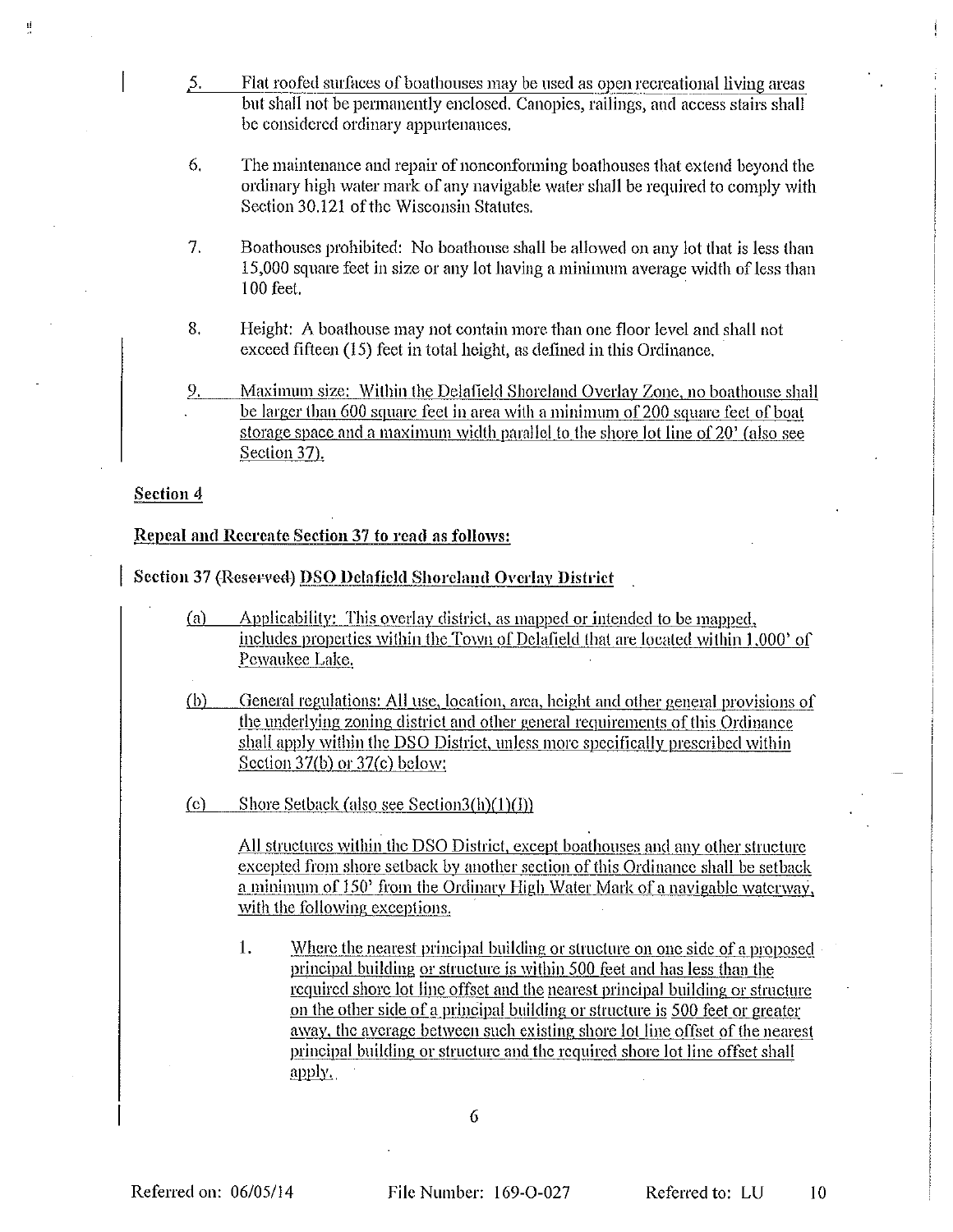- 2. Where the nearest principal buildings or structures on both sides of a proposed principal building or structure are within 500 feet, but neither is closer than 300 feet to the proposed principal building or structure and each have less than the required shore lot line offset, the average of such existing shore lot line offset of the nearest principal building or structure and the required shore lot line offset shall apply.
- 3. Where the nearest principal buildings or structures on both sides of a proposed building or structure are each within 300 feet of the proposed principal building or structure and each have less than the required shore lot line offset, the average between such existing principal buildings or structures shore lot line offset shall apply.
- In the case of a proposed addition to an existing building or structure which has less than the required shore lot line offset, such existing proposed building or structure may be considered the "nearest principal building or structure" in order to apply the aforesaid exceptions in determining required shore lot line offset for the proposed addition.
- $(d)$ . Boathouses (also see Section 3(s))

ij.

No boathouse shall be larger than 600 square feet in area with a minimum of 200 square feet of boat storage space and a maximum width parallel to the shore lot line of 20<sup>3</sup>. Boathouses shall not extend more than thirty-five (35) feet from the Ordinary High Water Mark of the adjacent waterway.

N:\PRKANDLU\Pianning and Zoning\SF Protection Ordinance\_blue cover\Text Amendments\2014\12clafield Shoreland Overlay District track changes.docxNAPRKANDLUAPlanning-and-Zoning\SI Protection Ordinance blue cover\Text Amendments\2014\Delafield-Shorcland-Overlay District does

7